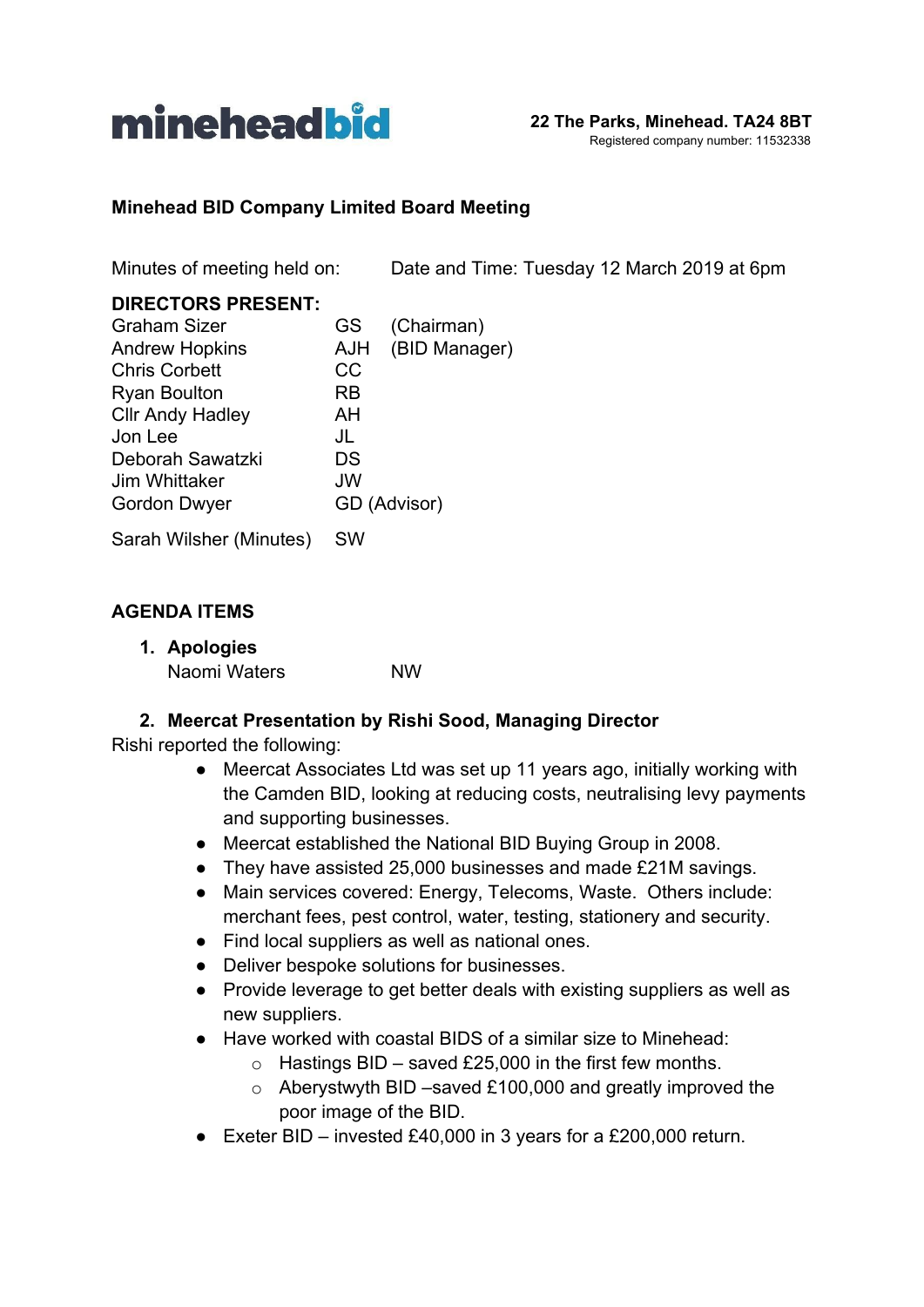- The first few months can show little change. It can take years to make a return, as old contracts cease and new suppliers are taken on.
- Meercat is not a sales agent, no commission is obtained and it is transparent and accountable.

The Question and Answer session provided the following information:

- *●* An allocated local consultant (former Swindon BID Manager) would come in, with a support team, to meet and assist interested businesses.
- *●* Consultants stay in different B&Bs/hotels in the area and assess services whilst there.
- *●* Costs incurred by a business can be validated if no better supplier available.
- *●* Businesses have six-monthly reviews.
- *●* BID members only should be entitled to all Meercat's services in the first instance. A voluntary membership could then be introduced which allows access to certain services.
- *●* If there is a poor take up by businesses Meercat will say that the scheme is not working.
- *●* Meercat's services can be terminated within the first 30 days.
- *●* The fee is less in year 2 as the data, etc. has been collected in year 1. BIDS tend to go passive for a year or so after year 2, and then are proactive up to year 5. There is no obligation to continue to year 2 if the BID does not wish to, otherwise year 2 can be agreed about 1-2 months before the end of the first 12 months.
- *●* Meercat Associates can help the BID to achieve a more positive reputation amongst local businesses.
- *●* Businesses like dentists, hairdressers who tend not to benefit from events being put on, would be able to benefit from BID membership

Rishi Sood then left the meeting.

RB advised that he had spoken to businesses in Exeter – Phoenix Theatre, cafes, etc. The Exeter BID had started with Meercat Associates, then changed to another Company. After six months they went back to Meercat. Meercat greatly enhanced the profile of the Exeter BID.

Following a discussion, DS proposed and JW seconded that the BID sign up with Meercat Associates for 12 months. The proposal was AGREED.

**3. Anything to declare?** Nothing was declared.

**4. Matters arising from previous meeting** None.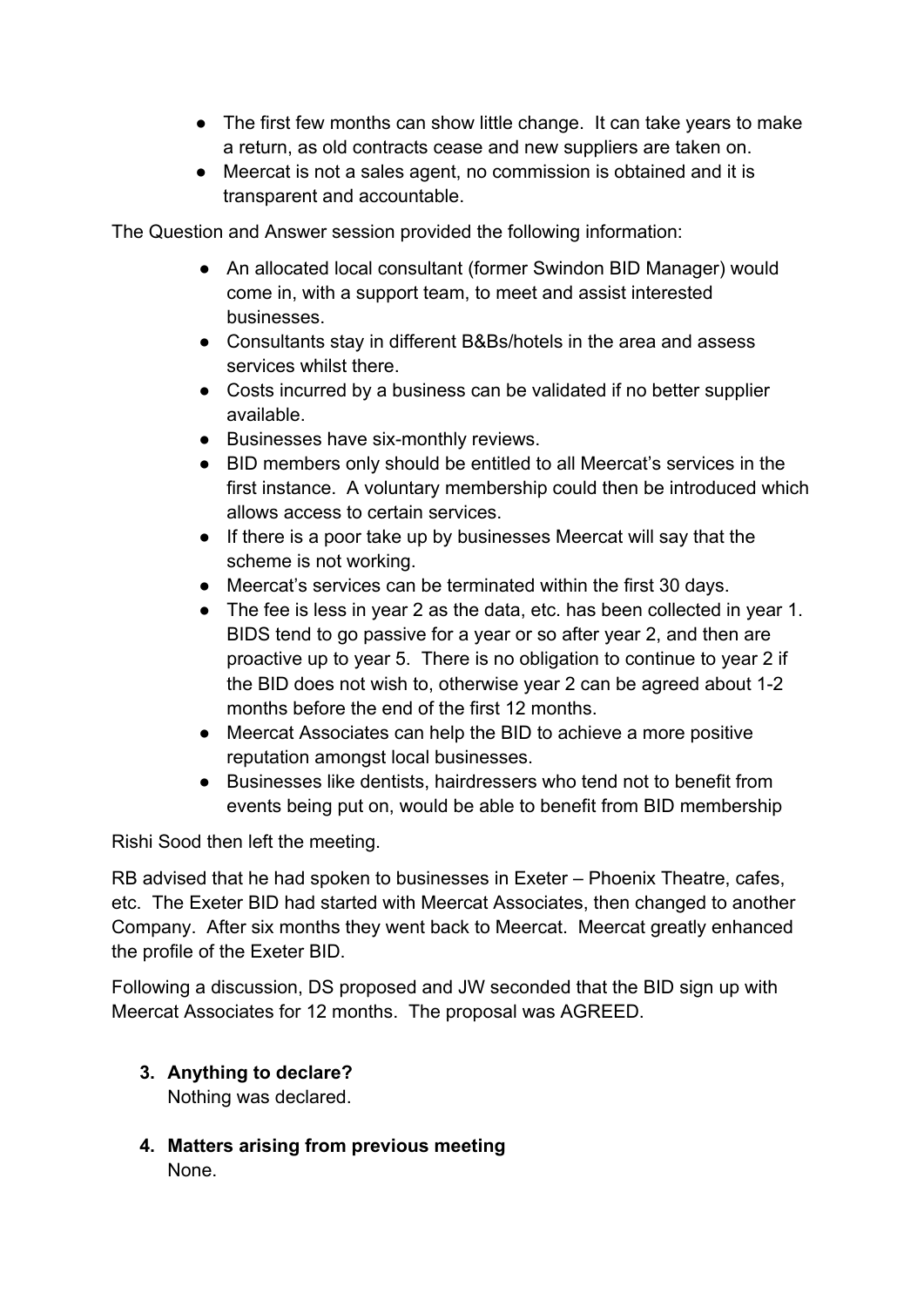## **5. Adoption of minutes of the previous meeting**

The minutes were agreed as an accurate record of the meeting.

### **6. Company Secretary Update**

CC and AJH reported the following:

- AJH was working on Zero accounting with Ian Melhuish. All accounts would be digitally recorded by the end of the financial year – 31 March 2019. However, the five-year life of the BID had started on 1 July 2018 so it was suggested changing the financial year end to the end of June.
- £1,500 of levy had not been paid and 14 businesses would be taken to court once the new district council (Somerset West and Taunton) had been formed.
- A copy of the BID Business Plan plus a covering letter would be given to new owners of businesses in order to get them on board. Unfortunately there was no obligation for businesses to inform the Council of changes in ownership. However, AJH was liaising with SWT to try to ascertain future changes and how the council would meet its obligations to update business records.

## **7. BID Manager Update**

The Update as previously circulated was noted.

#### **8. Events Sub-Committee Update**

- JW reported that the Sub-Committee had looked at a variety of funding requests. Unfortunately some requests were not fully justified or substantiated and had therefore been rejected.
- Following a discussion, it was agreed that funding requests needed to meet the BID's strategic plan and that the application form needed to be more specific and ask more detailed questions relating to finance, risk assessment, etc. A checklist could be drawn up asking for (as appropriate) a health and safety policy, emergency action plan, breakdown of costings, details of other funding, details of promotion of the event, use of the BID brand, etc.
- It was also agreed that it could be useful to invite funding applicants to give a presentation to the Board.

a) May Day proposal – 1 May 2019 at Wellington Square, Minehead. DS proposed and AH seconded that the request for £906 be approved. The proposal was AGREED.

b) Chapter 8 Training. It was agreed that funding be provided based on the trainees being agreeable to officiate at BID events. DS proposed and GS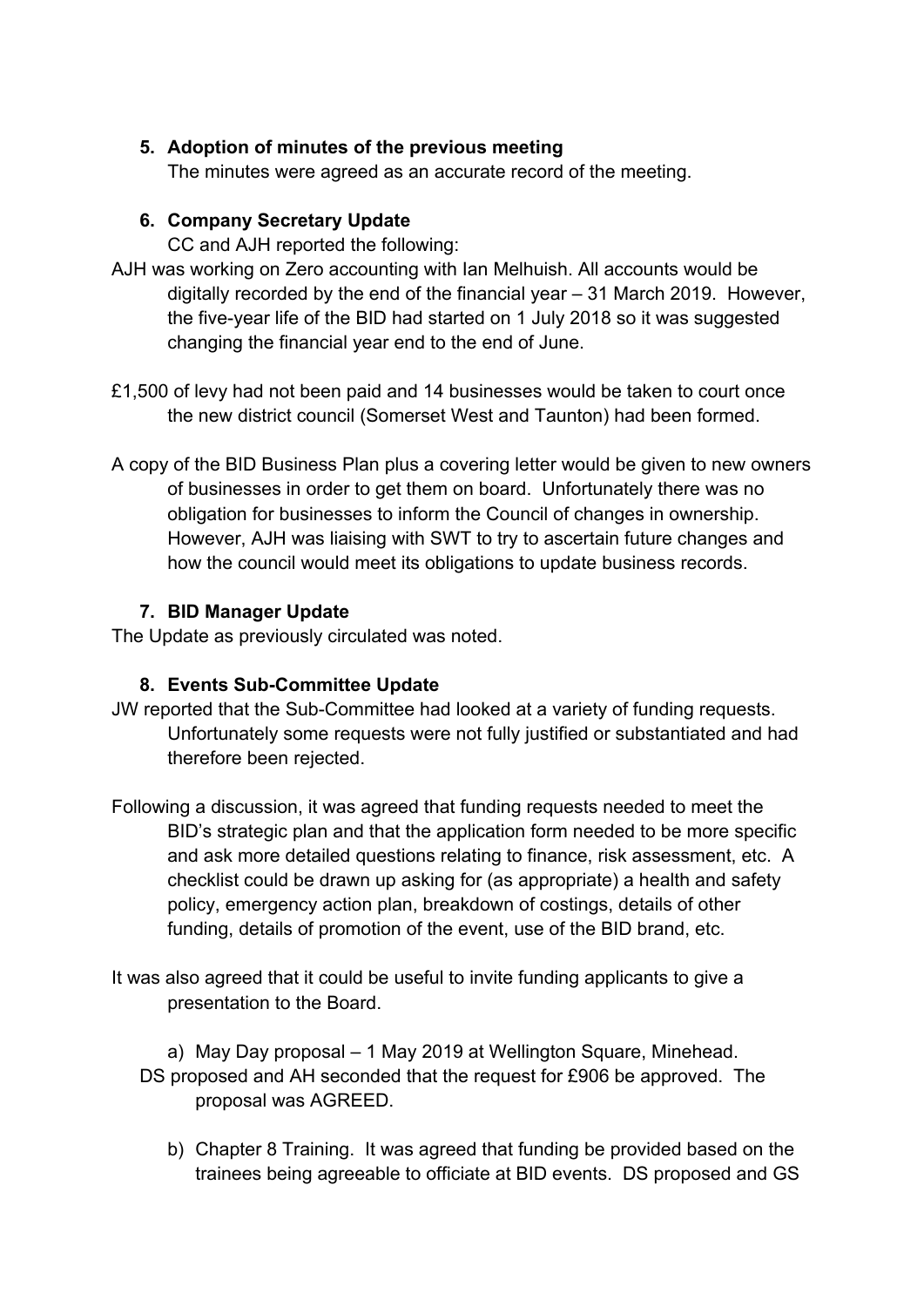seconded. The proposal was AGREED. AJH had found cheaper training than the £1,100 requested and would go back to Gateway Events with the information.

c) Steampunk proposal – 4, 5 and 6 May 2019. GS proposed and RB seconded that the BID underwrite the event to a maximum of £5,000. The proposal was AGREED.

# **9. Public Realm Sub-Committee Update**

The following was reported:

40 hanging baskets were up.

A cheaper Company was being sought in respect of the dressing of empty shops.

- The seafront development had started, but the benches would not be freed up until a later date. GD would circulate the weblink to the drawings for information. It was agreed that the plans of the new development needed to be displayed on the construction fence(s) to show what was being put in place.
- The funding request of £500 for BID printed hi-vis jackets to support the Spring clean Litter Pick Up had been approved by the Sub-Committee.

Tesco were on board with the pick-up.

- a) Bunting and Flag Project June to November 2019. It was recognised that more needed to be done in the lower part of the town and that the cost would include permanent items which could be used on a regular ongoing basis. AH proposed and DS seconded that the request for £8,370 be approved. The proposal was AGREED.
- DS said that signage for Holloway Street had also been discussed at the meeting and JL advised that where trees had been removed it was planned to talk to SCC about the planting of replacement trees which could be funded/sponsored by residents who wished to have a memorial tree for loved ones.

#### **10.Marketing and Communications Sub-Committee Update**

In NW's absence AJH reported the following:

Following a meeting with the Chair of the Minehead Development Trust, the Minehead Bay website proposals would be looked at at some point in the future once a wider discussion had taken place on how we wanted Minehead to be marketed as a destination.